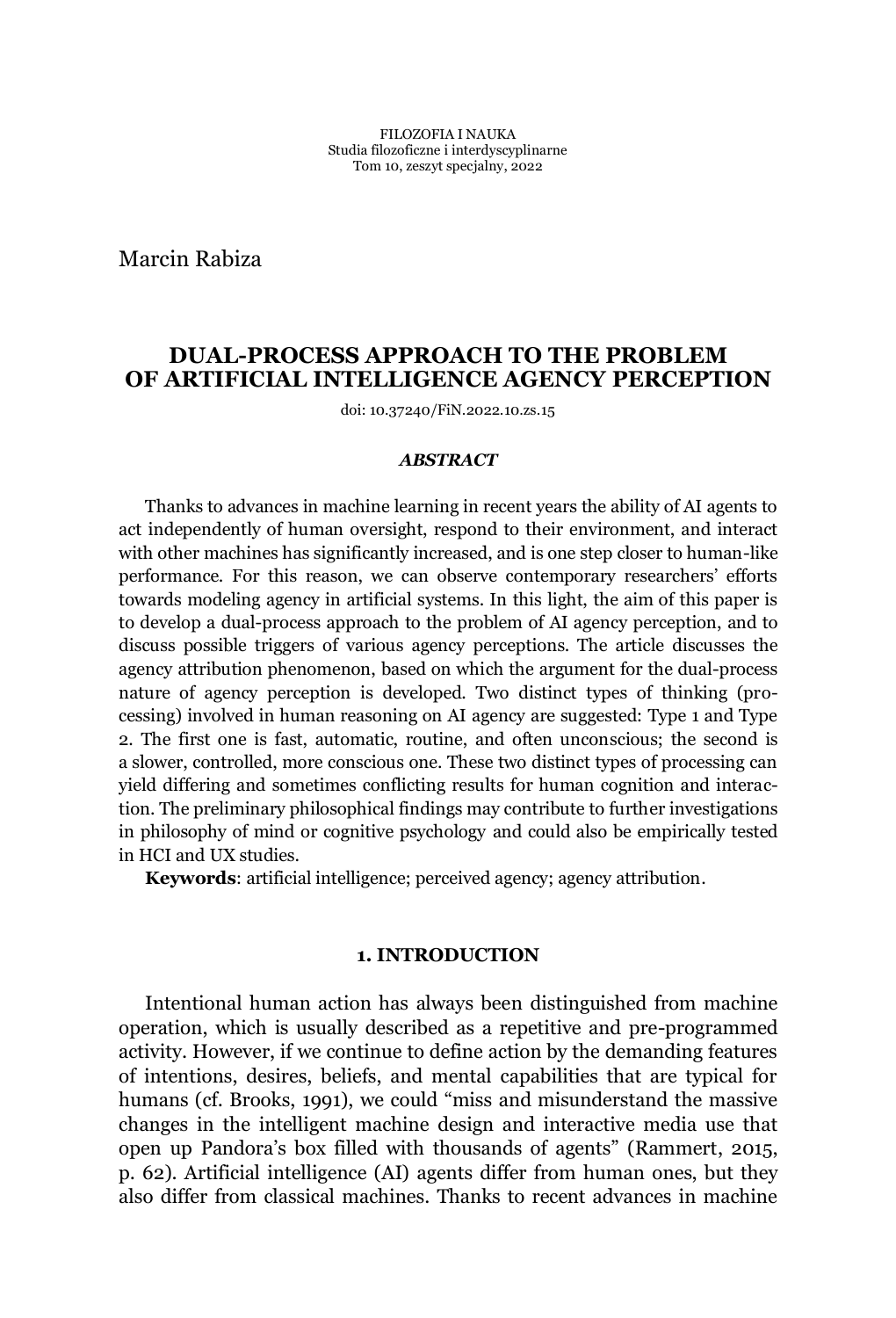learning and data science, the ability of AI agents to act independently of human oversight, respond to their environment, and interact with other machines has significantly increased, and is now one step closer to humanlike performance. For this reason, we can observe contemporary researchers' efforts in defining and modeling agency in artificial systems.

The rapid development of artificial intelligence technology that started at the end of the twentieth century and continues until now, has led to an explosion of various definitions of agency. According to various authors, an agent is "A system that can act on its own behalf in an environment" (Kauffman, 2000, p. 8), "A system that tries to fulfill a set of goals in a complex, dynamic environment" (Maes, 1994, p. 136), "A system situated within and a part of an environment that senses that environment and acts on it, over time, in pursuit of its own agenda and so as to effect what it senses in the future" (Franklin, Graesser, 1996, p. 25), "Anything that can be viewed as perceiving its environment through sensors and acting upon that environment through effectors" (Russell, Norvig, 1995, p. 33), "[An] embodied system [that pursues] internal or external goals by its own actions while in continuous long-term interaction with the environment in which it is situated" (Beer, 1995, p. 173), "[A] system that can initiate, sustain, and maintain an ongoing and continuous interaction with their environment as an essential part of their normal functioning" (Smithers, 1995, p. 97), etc.

One can claim, however, that such definitions are incomplete, as they strongly rely on intuitive or commonsense notions such as "acting on one's own," "pursuing one's agenda," or "being in continuous long-term interaction." As such, they leave a significant room for subjective, individual interpretation. A good definition should be able to capture the meaning of the term as used intuitively in science and everyday life, but at the same time, it should be followed by an operational and precise conceptualization of the term. In some cases, we cannot establish whether a system is a genuine agent judging solely by its behavior because others can have a different interpretation of it. Researchers try to mitigate that effect to some extent by enlisting and discussing necessary and sufficient conditions that are to be met to classify a system as a genuine agent. Conditions, that are introduced with precise, yet understandable terms.

For instance, Barandiaran, Di Paolo, and Rohde attempt to start with a simple and non-controversial description of an agent. According to them, our common, minimal understanding of agenthood relates to "A system doing something by itself according to certain goals or norms within a specific environment" (Barandiaran et al., 2009, p. 369). Then, the authors discuss three necessary conditions that are hidden within their definition: individuality, interactional asymmetry, and normativity. *Individuality* means that a system should be distinguishable from its environment. *Interactional asymmetry* refers to agents' ability to be the source of the activity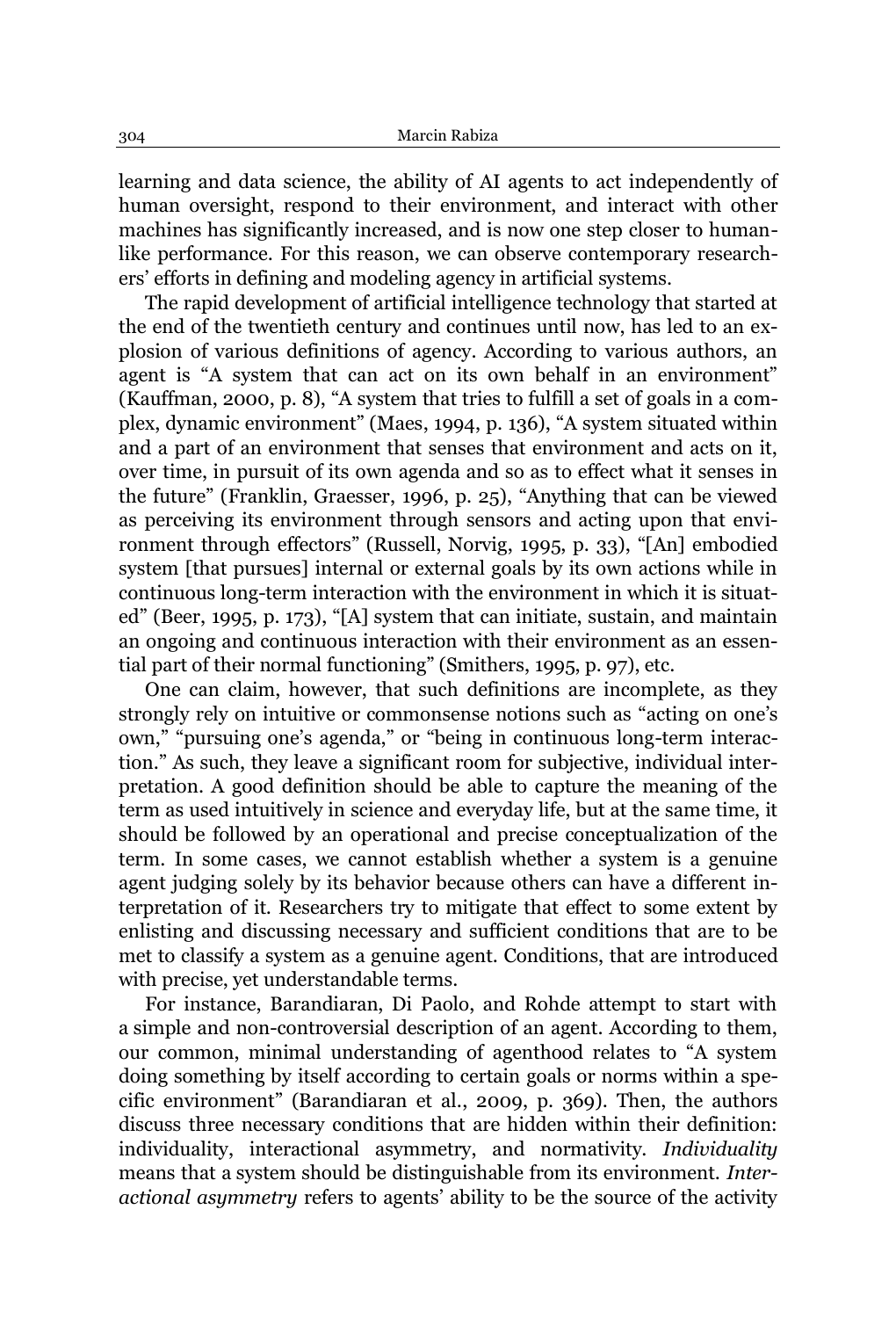(or "modulations") towards the environment. The third condition, *normativity*, points out that the agent's interactions with the environment are not random or arbitrary, but are done following goals or norms, which provide some sort of reference conditions for this activity.

It seems there is still no consensus on what such a minimal set of conditions should comprise, and new attempts are presented frequently. Thinking about the Barandiaran et al. approach, one may argue it is impossible, or at least is arbitrary, to decouple an agent from its environment, as well as to point out a single source of asymmetrical interaction with no doubt. This reasoning is discovered, for example, in (Rammert, 2015), where the author conceptualizes machine agency as fragmented in many pieces and delegated to myriads of pro-active and cooperative sub-systems showing low-level agency themselves, that are invisible in our everyday interaction, as they are strongly coupled in linear, sequential, or aggregated ways, into opaque yet functional black-boxes. In (Rose, Jones, 2005), the authors introduce the notion of the double dance of agency, claiming that human and machine operation outcomes are not determined by either, but emergent from the process of their interaction. As interactions between humans and intelligent machines and other systems become nowadays increasingly indistinguishable, it is difficult to establish whether a system is an individual, homogenous source of activity in its environment in order to be considered a genuine agent (cf. e.g. Nass et al., 1994; Appel et al., 2012; Araujo, 2018). In humanmachine networks (HMNs), agency of the individual parts may be not *prima facie* accessible, and significant cognitive work must be done to decouple relational structure, looking for individual agents in a kind of *ex-post* rationalization attempt.

Considering a range of approaches to defining AI agency, I have recently developed two meta-concepts aggregating other accounts, which are *point*  and *network* notions of agency (Rabiza, 2022). By the former, I mean notions that describe conditions for agenthood related to the agent's internal, functional organization. Point notions define AI agency according to various attributes, such as those mentioned by Barandiaran et al. The latter capture agency "not as a fixed essence or a property that something or someone possesses, but as an attribute of many actors' relationships" (Rabiza, 2022, p. 3). Here, we can classify all models attempting to explain machine agency as an emergent product of a process of human-machine interaction with many intertwined and mediated "agentive participants" involved. Furthermore, I suggested that the point-network theoretical distinction follows the dual-process nature of AI agency perception in humans (Rabiza, 2022, 3). In this paper, my aim is to further develop a dual-process approach to the problem of AI agency perception, and to discuss possible triggers of various agency perceptions.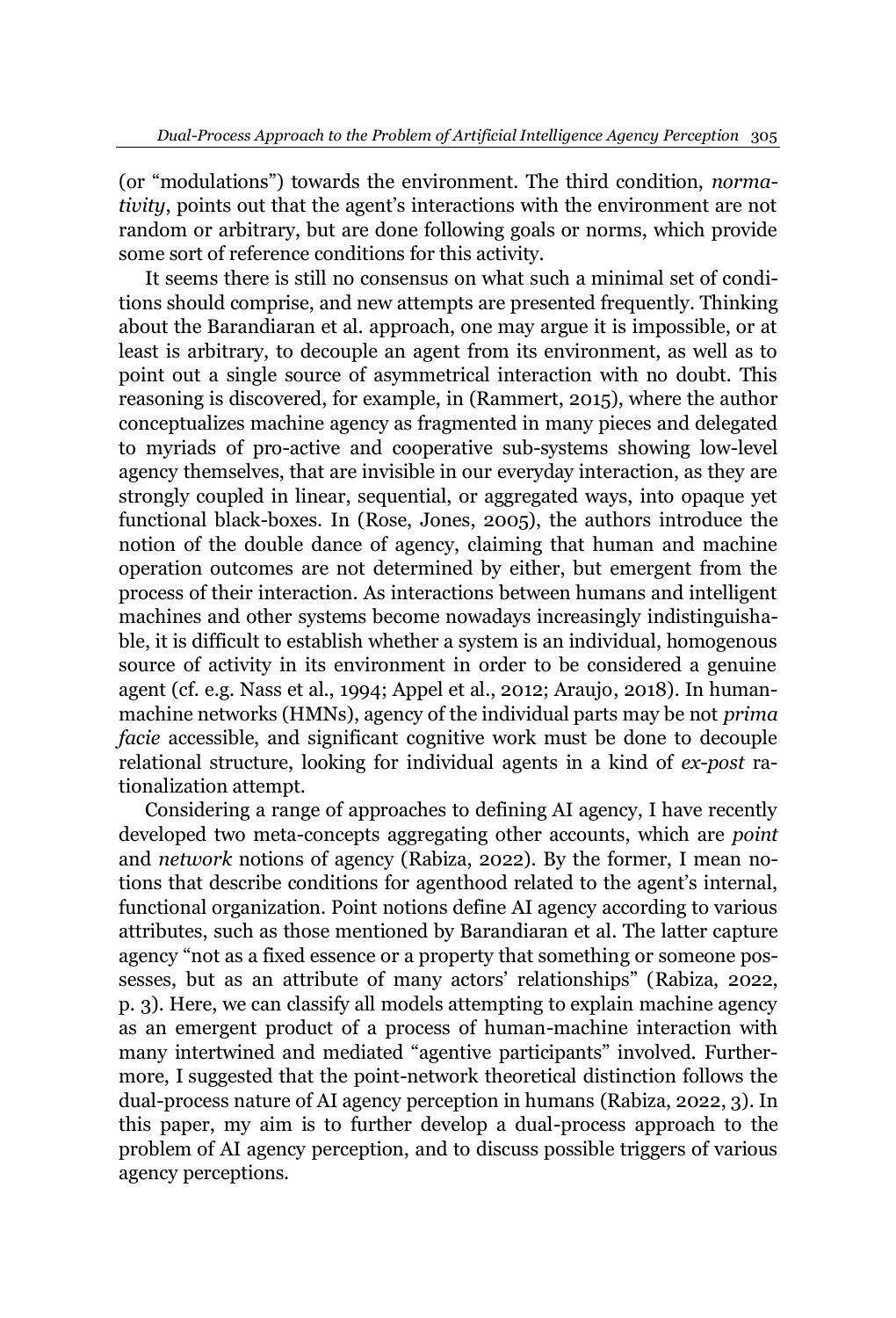### **2. DUAL-PROCESS AGENCY PERCEPTION**

Researchers tend to admit that machine agency exists, although it differs from that of humans, and is "probably the result of human interaction and perception" (Engen et al. 2016, p. 4). Taking this into account, my focus is on an epistemological perspective of the AI agency perception problem. According to conducted literature research, artificial intelligence is foremostly *perceived* (e.g. Appel et al., 2012; Araujo, 2018; Araujo et al., 2020; Banks 2019; Engen et al., 2016; Jackson, Williams, 2020; Lucas et al., 2018; Rose, Truex, 2000; Silva, 2019) and *attributed* (e.g. Ciardo et al., 2020; Förster, Althoefer, 2021; McEneaney, 2009; Moon, Nass, 1998; Rose, Jones, 2005; Zafari, Koeszegi, 2020) during a human-computer interaction (HCI).<sup>1</sup> This brings us to the idea that agency attribution may be related dual-process nature of AI agency perception in humans.

Various dual-process and dual-system theories have become popular in psychology and cognitive science research (cf. an overview of such theories in Frankish, 2010). Arguably, the most well-known categories in the field are Daniel Kahneman's two systems of the mind, labeled "System 1" ("automatic system") and "System 2" ("effortful system"):

³System 1 operates automatically and quickly, with little or no effort and no sense of voluntary control. System 2 allocates attention to the effortful mental activities that demand it, including complex computations. The operations of System 2 are often associated with the subjective experience of agency, choice, and concentration.´ (Kahneman, 2011, p. 22)

A form of somewhat similar dual-process theory may apply to the problem of AI agency perception. I argue that there are two distinct types of thinking (processing) involved in human reasoning on AI agency: Type 1 and Type 2. The first one is fast, automatic, routine, and often unconscious; the second is a slower, controlled, more conscious one. These two distinct types of processing can yield differing and sometimes conflicting results for human cognition and interaction.

Type 1 processing triggers a point-type agency perception during HCI. Attempting to interpret intelligent machines' agent-like behavior entails making attributions about possible causal relationships and mechanisms governing their operation. In the Type 1 mode of thinking, we are likely to attribute agential status to a technical artifact thanks to a mental mecha-

<sup>&</sup>lt;sup>1</sup> "Attribution" here means a process ascribing agential status (also called an "agency judgment," (Nomura et al., 2019) to artificial actors based on the perception of AI action-outcome contiguity and causality that triggers a sense of external agency. Claims on the phenomenon of attributing human-typical qualities to machines are widely supported by empirical pieces of evidence pointing to a human tendency towards both mindful and mindless anthropomorphism of artificial entities (e.g., Kim, Sundar, 2012; Nass et al., 1995; Nowak, Biocca, 2003).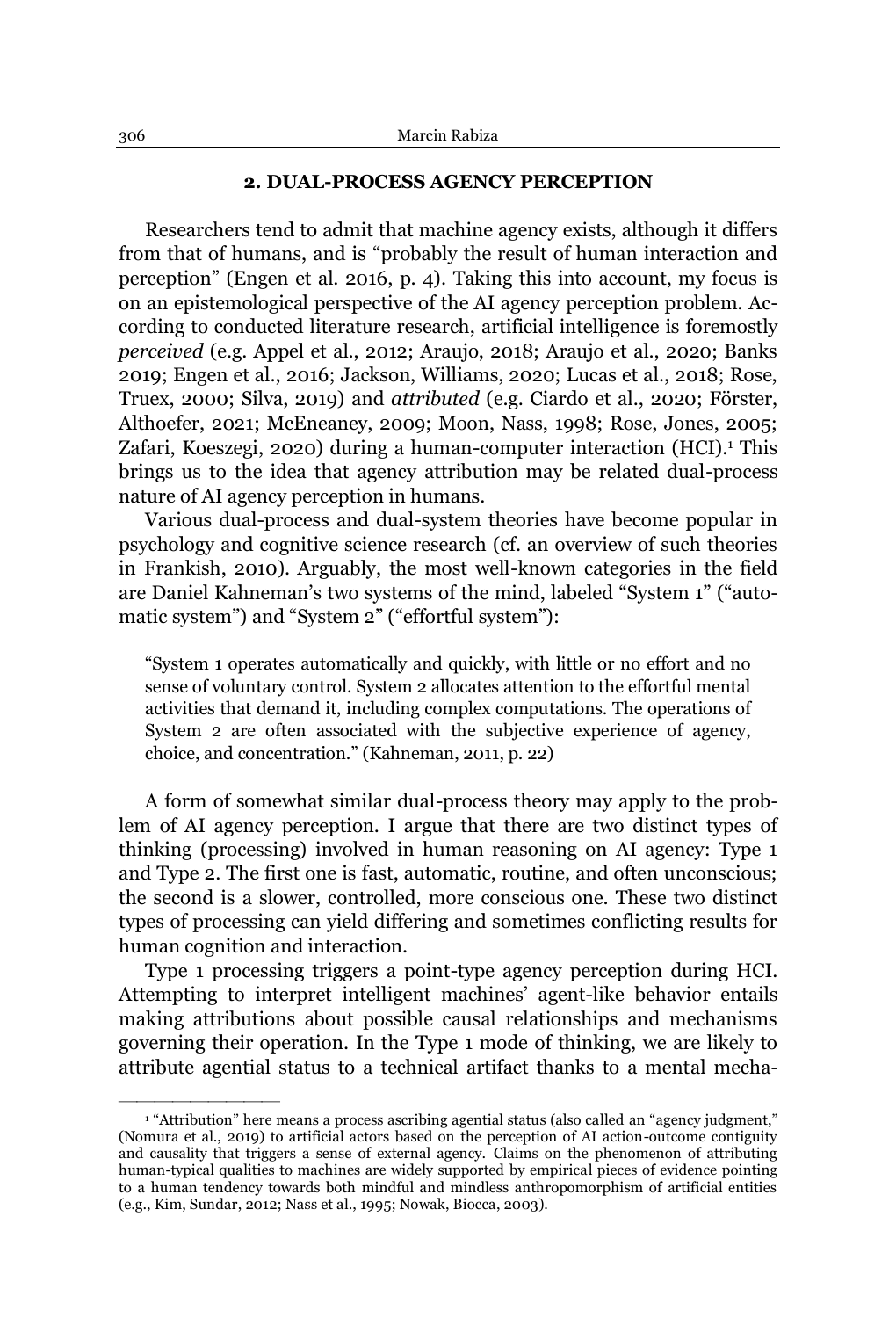nism I propose naming *the agential stance.*<sup>2</sup> Daniel Dennett identifies three basic mental strategies to explain the behavior of external-world objects, which he calls "stances:" the physical stance, the design stance, and the intentional stance (Dennett, 1987). The intentional stance focuses on a reasongiving explanation of an action in terms of assumed mental properties of an agent—namely that an agent has certain desires and beliefs and acts rationally towards their completion. Indeed, studies seem to indicate that humans to some extent tend to adopt an intentional stance towards artificial agents and give mentalistic explanations of their actions (Marchesi et al., 2019). The proposed agential stance can be regarded as yet more folk-psychological, instrumentally rational heuristics for predicting, explaining, and generating quasi-stable interpretations of the external world phenomena, by a mindful as well as a mindless attribution of agency (agential status assumption) to its objects3. Accordingly, a human user in the agential stance tends to perceive AI agents as genuine, even human-like agents, because agency attribution makes an overall HCI easier and less effortful, improving the overall first-person user experience.

One may assume Type 1 processing works spontaneously and automatically in HCIs involving AI agents and user interfaces designed for smooth social interactions, such as social robots or socially intelligent agents (SIAs) (e.g., Dautenhahn, 1998, Dautenhahn et al., 2006; Persson et al., 2001) or affective social robots (e.g. Sengers, 2002; cf. Marchesi et al., 2019). It is less likely that Type 1 thinking will occur equally in interactions with machines devoid of similar anthropomorphic cues or a human-centered design.

In those circumstances, when agency attribution towards an artificial agent is too cognitively demanding for a human user, Type 2 processing would be expected to occur. This mode of thinking triggers a different, network-type agency perception during HCI. My argument here is that, as the human mind tends to interpret and model the behavior of external-world objects for cognitive reasons, to rationalize external agency, we automatically perceive AI agents as entities entangled in stable alliances of many actors

<sup>2</sup> Agency attribution in the agential stance should not be confused with the similar category of intentional binding effect, which refers to the subjective experience of the compressed temporal interval between voluntary action and its external sensory consequence (as a result action and outcome are perceived as being closer together in time) and is sometimes used as in an implicit measure of the first-person sense of agency (SoA) (e.g., Desantis et al., 2012; Moore, Obhi, 2012; Obhi, Hall, 2011; Suzuki et al., 2019). Agential stance, on the other hand, describes a folk-psychological mechanism of attribution based on the perception of AI action-outcome contiguity and causality, triggering the sense of external action ownership (third-person SoA) in the one observing an action similar to one's own. Thus, if intentional binding is experienced in another agent's action, it might contribute to agency attribution.

<sup>&</sup>lt;sup>3</sup> This approach is in line with the cognitive miser theory in psychology, claiming that a human mind has a natural tendency to avoid spending too much of a cognitive effort and simplify the thinking process whenever possible (Stanovich, 2009; 2011). As Fiske and Taylor put it: "People are limited in their capacity to process information, so they take shortcuts whenever they can" (Fiske, Taylor 1991, p. 41).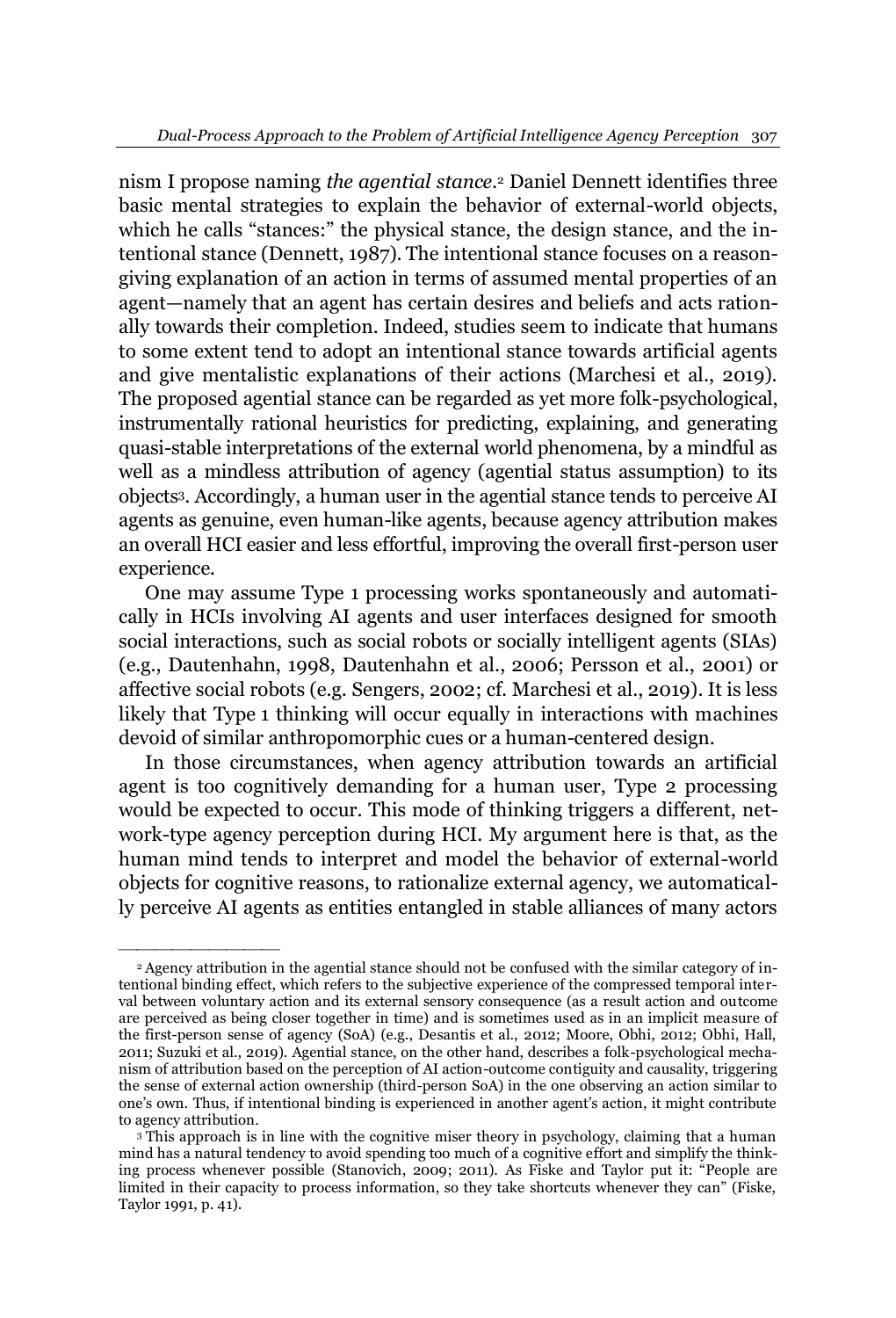involved in the human-machine network.4 In the agency-status analysis, a human observer looks for both a net of external relations around the agent and its internal structure. These agential powers may comprise mediated "agentive participants" such as human designers, hardware and software architectures, algorithms, datasets, and end-users with their material practices, as well as relations with other machines and human agents that are invisible in Type 1 "black-boxed" perceptions.<sup>5</sup> Type 2 processing is therefore a more complex and controlled way of reasoning on external action seeking the consistency and quasi-stability that comes from a coherent view of a larger "agential structure." It consists of more detailed and nuanced thought processes focused on decomposing, deconstructing, measuring, and analyzing the relational nature of HMN agency with more of a scientific or theoretic (albeit in a naïve sense) approach (cf. Crisp, Turner, 2014).

### **3. POSSIBLE TRIGGERS OF VARIOUS AGENCY PERCEPTIONS**

The immediate question of "What can trigger this range of AI agency perceptions?" is vast and remains mostly unanswered in this paper. There may be many (or very few) potential factors influencing the transition between Type 1 and Type 2 thinking about AI agency, resulting in point and network types of perceptions. An empirical study could outline a possible direction for further research. Instead, I would like to pose a hypothesis about one of the potential breaking points in the perception of AI agency that is rooted in the principles of AI design.

In *Being and Time*, Martin Heidegger differentiates two phenomenological modes of tool-being that are constituted through Dasein's varying attitudes toward objects in the world: "presence-at-hand" and "readiness-athand" (Heidegger, 1962). As Graham Harman puts it:

³The latter term, ready-to-hand, refers to equipment that remains concealed from view insofar as it functions effectively. Present-at-hand, the opposite term, refers to at least three different sorts of situations. In Heidegger's writings objects present in consciousness are called present-at-hand, and so are "broken tools" that become obtrusive once they no longer function effectively, and so is the physical concept of objective matter occupying a distinct point in space-time.

At any rate, present-at-hand and ready-to-hand are not two different types of entities. Instead, all entities oscillate between these two separate modes: the

<sup>4</sup> What I mean here, is that faced with no easy access to individual agency perception we tend to look for a bigger picture in order to make sense.

<sup>5</sup> If external action cannot be easily rationalized by assigning causative status to an object, interpretations based on network (relational, structural) characteristics become an epistemically useful mean to an end.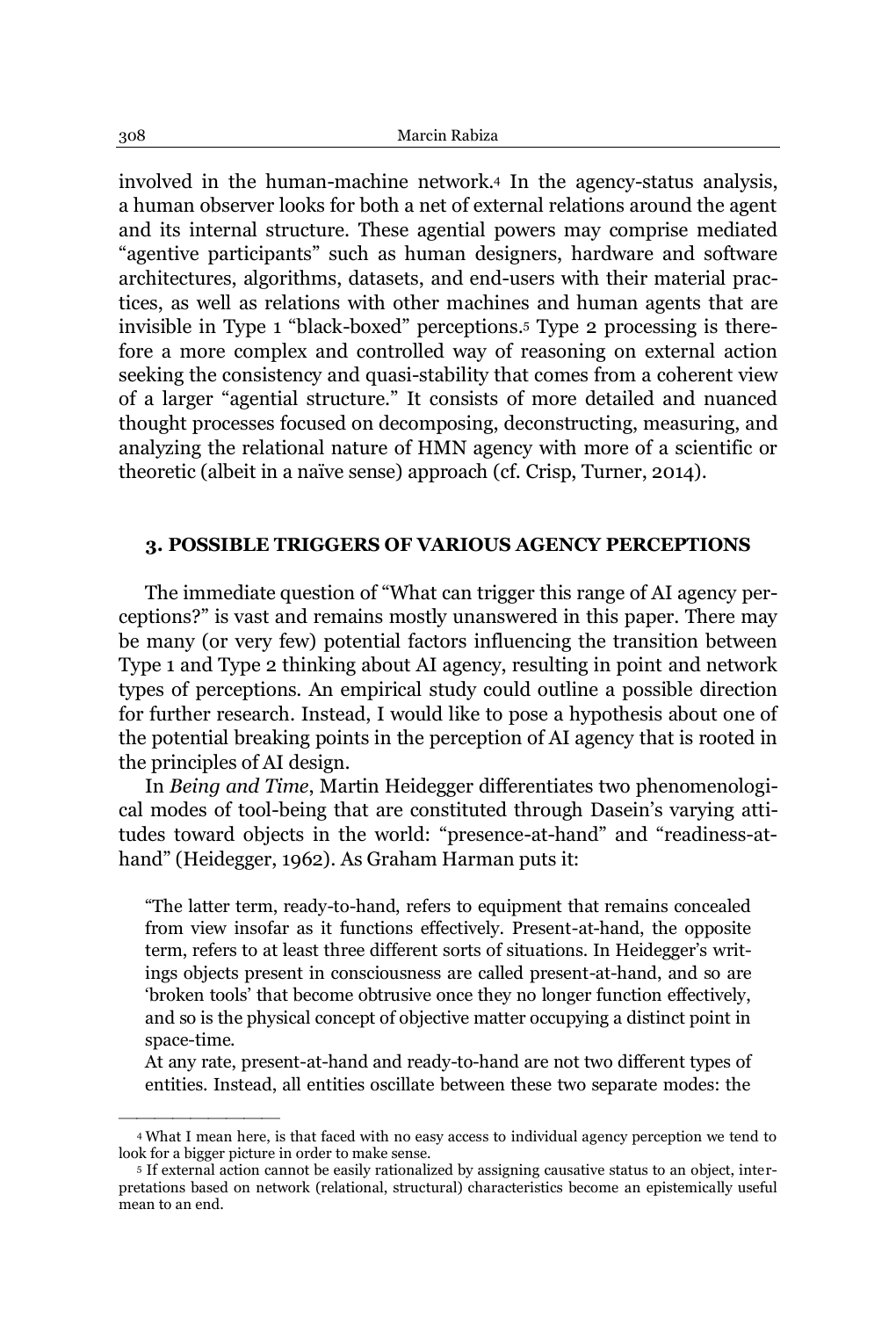cryptic withdrawal of readiness-to-hand and the explicit accessibility of presence-at-hand." (Harman, 2019, pp. 18-19)

A tool is ready-at-hand when it is perceived as a handy piece of equipment to be used for achieving some goal. It consists of multiple parts (such as a hammer comprising a head, claw, or handle) but they are usually "hidden or withdrawn realities performing their labors unnoticed" (Harman, 2019, p. 18). Most frequently, we deal with tools within this kind of practical relation, taking them for granted as items of everyday use. The moment the tool is broken, however, it becomes present-at-hand. The tool then reveals its secrets to Dasein, who now perceives it in a more scientific or theoretic perspective, concerned only with the bare factuality of its constituent parts, regardless of its usefulness, and with no subjective context involved.

*Per analogiam*, a tool malfunction can be one of many potential triggers for a dual-process AI agency perception (or a machine agency perception in general). Another potential candidate closely related to AI design patterns could be AI *interpretability.*<sup>6</sup> A hypothesis I would like to pose concerns a possible negative correlation between the perceived agency of AI systems and their interpretability. The more the AI system is opaque and hides its inner workings as a nontransparent and poorly interpretable black-box (while still providing smooth interaction and good user experience), the more likely a human user will adopt Type 1 thinking along with point-type agency perceptions.

On the other hand, the more AI systems implement interpretability showing their mechanisms of operation (inner workings as well as outer relations), as more explainable without the need of a mentalistic approach to generate behavioral predictions ("agential stance"), the more likely a human user will turn to Type 2 processing and network-type perceptions, trying to rationalize the role of an AI system within a more complex HMN agentive structure.

Dual-processing in AI agency perception influenced by factors such as AI interpretability may sometimes yield conflicting results. Spontaneous agency attribution in Type 1 processing may improve the overall user experience and even trigger social reactions while interacting with AI (Appel et al., 2012; Araujo, 2018; Cowley, Gahrn-Andersen, 2021; Lucas et al., 2018). Controlled and rationalized network thinking may impede agency attribution and result in "opening the black box," and objectifying AI's agential potential.

<sup>6</sup> AI is interpretable when humans can easily understand the reasoning behind predictions and decision making of the model. The more interpretable and transparent the AI agent is, the easier it is for the user to comprehend it and trust it.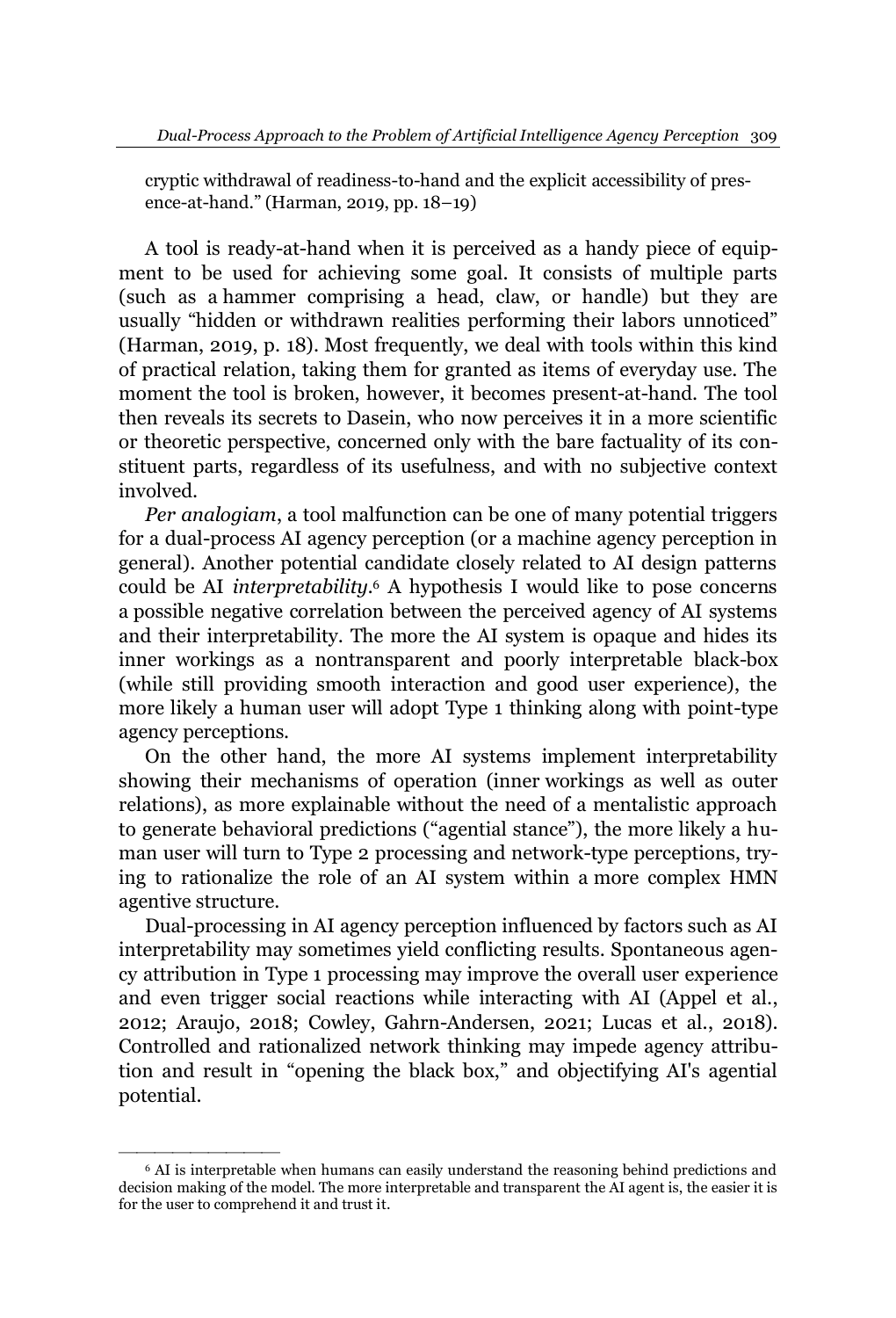### **4. CONCLUSIONS**

The aim of this article was to develop a dual-process approach to AI agency perception that was previously suggested in (Rabiza, 2022), and to discuss possible triggers of various agency perceptions.

I argue that there are two distinct types of thinking (processing) involved in human reasoning on AI agency: Type 1 and Type 2. The first is fast, automatic, routine, and often unconscious; the second is slower, controlled, and more conscious. These two distinct types of processing can yield differing and sometimes conflicting results for human cognition and interaction. Type 1 processing triggers a point-type agency perception during HCI. In the Type 1 mode of thinking, we are likely to attribute agential status to a technical artifact. However, when agency attributJion towards an artificial agent is too cognitively demanding for a human user, Type 2 processing is expected to occur. This mode of thinking triggers a different, network-type agency perception during HCI. It is a more complex way of reasoning on external action, seeking the consistency and stability that comes from a coherent view of a larger "agential structure."

Using an analogy of Heidegger's broken tool analysis I propose a hypothesis on a possible negative correlation between the perceived agency of AI systems and their interpretability. The more the AI system is opaque and hides its inner workings as a nontransparent and poorly interpretable blackbox, the more likely a human user will adopt Type 1 thinking along with point-type agency perception. The more AI systems implement interpretability showing their mechanisms of operation (inner workings as well as outer relations) as more explainable without the need of a mentalistic approach to generate behavioral predictions, the more likely a human user will turn to Type 2 processing and network-type perception, trying to rationalize the role of an AI system within a more complex HMN agentive structure.

The preliminary philosophical findings may contribute to further investigations in philosophy of mind or cognitive psychology and could also be empirically tested in HCI and UX studies.

#### **REFERENCES**

J. Appel, A. von der Pütten, N.C. Krämer, J. Gratch, *Does Humanity Matter? Analyzing the Importance of Social Cues and Perceived Agency of a Computer System for the Emergence of Social Reactions during Human-Computer Interaction*, [Advances in Human-Computer Interac](https://www.researchgate.net/publication/journal/Advances-in-Human-Computer-Interaction-1687-5907)[tion,](https://www.researchgate.net/publication/journal/Advances-in-Human-Computer-Interaction-1687-5907) 2012, pp. 1-10.

T. B. Araujo, *Living up to the Chatbot Hype: The Influence of Anthropomorphic Design Cues and Communicative Agency Framing on Conversational Agent and Company Perceptions*, Computers in Human Behavior, 85, 2018, pp. 183-189.

T. Araujo, N. Helberger, S. Kruikemeier, C. de Vreese, *In AI we Trust? Perceptions about Automated Decision-making by Artificial Intelligence*, AI & Society, 35, 2020, pp. 611± 623.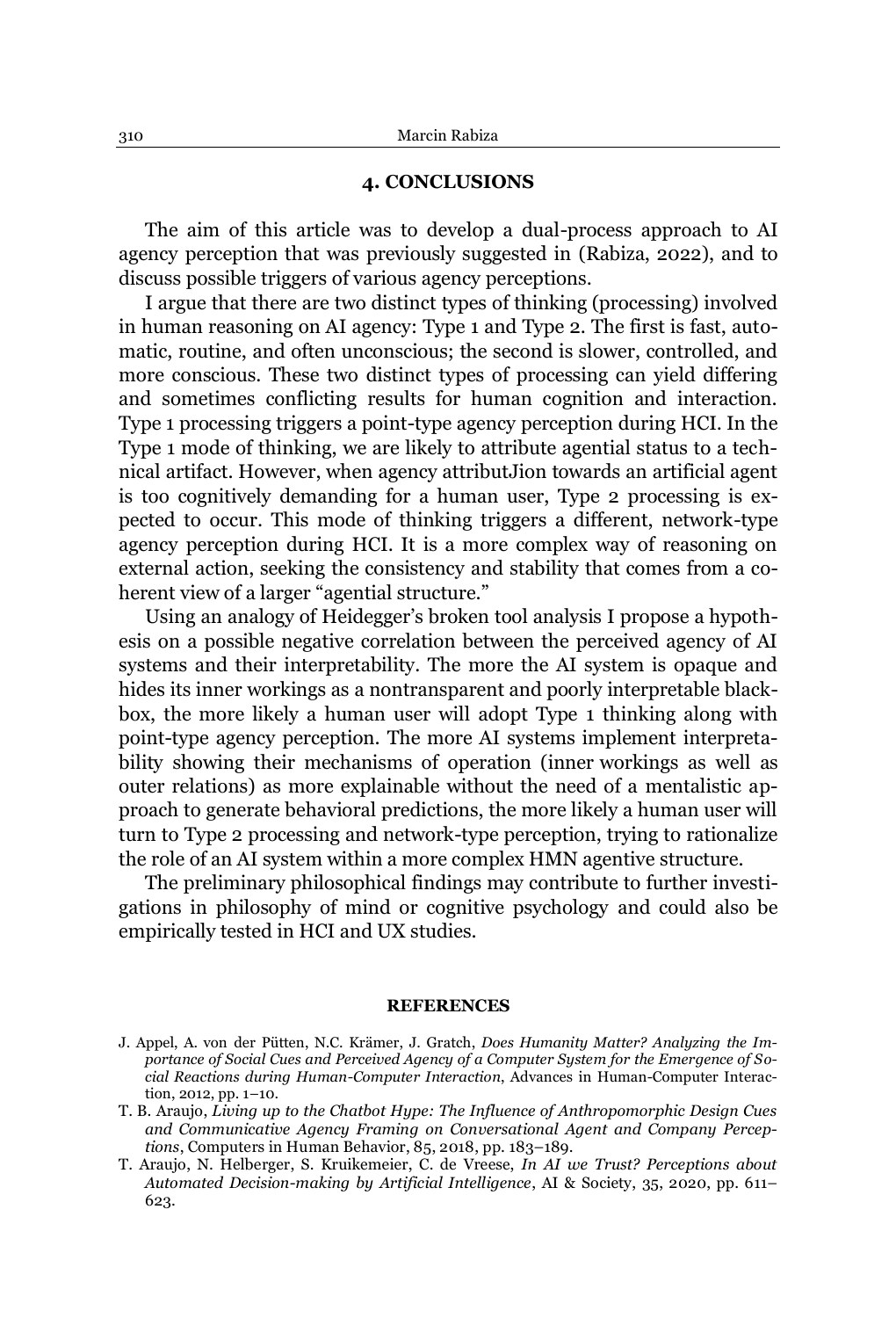- A. Bandura, *Social Cognitive Theory: An Agentic Perspectiv*e, Annual Review of Psychology,  $52, 2001, pp. 1-26.$
- J. Banks, *A Perceived Moral Agency Scale: Development and Validation of a Metric for Humans and Social Machines, Computers in Human Behavior, 90, 2019, pp. 363–371.*
- K. M. Barad, *Meeting the Universe Halfway: Quantum Physics and the Entanglement of Matter and Meaning*, 2nd ed., Duke University Press, Durham-London 2007.
- X. E. Barandiaran, E. Di Paolo, M. Rohde, *Defining Agency: Individuality, Normativity, Asymmetry, and Spatio-temporality in Action,* Adaptive Behavior, 17, 2009, pp. 367±386.
- R. D. Beer, *A Dynamical Systems Perspective on Agent-environment Interaction*, Artificial Intelligence, 72, 1995, pp. 173± 215.
- R. A. Brooks, *Intelligence without representation,* Artificial Intelligence*,* 47, 1991, pp. 139± 159.
- V. Chambon, N. Sidarus, P. Haggard, *From Action Intentions to Action Effects: How Does the Sense of Agency Come about?*, Frontiers in Human Neuroscience, 8, 2014, p. 320.
- F. Ciardo, F. Beyer, D. De Tommaso, A. Wykowska, *Attribution of Intentional Agency towards Robots Reduces One's Own Sense of Agency, Cognition, 194, 2020.*
- S. J. Cowley, R. Gahrn-Andersen, *Drones, Robots and Perceived Autonomy: Implications for Living Human Beings,* AI & Society, 2021.
- R. J. Crisp, R. N. Turner, *Essential Social Psychology*, 3rd ed., SAGE Publications, Thousand Oaks, 2014.
- K. Dautenhahn, *The Art of Designing Socially Intelligent Agents: Science, Fiction, and the Human in the Loop, Applied Artificial Intelligence, 12 (7-8), 1998, pp. 573-617.*
- K. Dautenhahn, A. Bond, L. Cañamero, B. Edmonds, Socially Intelligent Agents: Creating *Relationships with Computers and Robots*, in: Socially Intelligent Agents. Multiagent Systems, Artificial Societies, and Simulated Organizations, vol. 3, K. Dautenhahn, A. Bond, L. Cañamero, B. Edmonds (eds.), Springer, Boston 2002, pp. 1-20.
- D. C. Dennett, *The Intentional Stance*, 1st ed., MIT Press, Cambridge–London 1987.
- A. Desantis, G. Hughes, F. Waszak, *Intentional Binding Is Driven by the Mere Presence of an Action and Not by Motor Prediction*, PLoS One, 7 (1), 2012.
- V. Engen, J. B. Pickering, P. Walland, *Machine Agency in Human-Machine Networks; Impacts and Trust Implications*, in: Human-Computer Interaction. Novel User Experiences, Proceedings of the 18th International Conference on Human-Computer Interaction, 2016.
- S. T. Fiske, S. E. Taylor, *Social Cognition: From Brain to Culture*, 2nd ed., McGraw-Hill, New York 1991.
- $F.$  Förster, K. Althoefer, *Attribution of Autonomy and Its Role in Robotic Language Acquisition,* AI & Society, 2021.
- K. Frankish, *Dual-process and Dual-system Theories of Reasoning*, Philosophy Compass, 5  $(10)$ , 2010, pp. 914-926.
- S. Franklin, A. Graesser, *Is It an Agent, or Just a Program? A Taxonomy for Autonomous Agents,* in: Proceedings of the Workshop on Intelligent Agents III, Agent Theories, Architectures, and Languages, Lecture notes in computer science, Springer, Berlin 1193, 1996, pp. 21-35.
- R. Glanville, *Black Boxes*, Cybernetics & Human Knowing, 16, 2009, pp. 153±167.
- G. Harman, *Prince of Networks: Bruno Latour and Metaphysics*, re.press, Melbourne 2009.
- G. Harman, *Technology, Objects and Things in Heidegger*, Cambridge Journal of Economics,  $34$  (1), 2010, pp.  $17-25$ .
- M. Heidegger, *Being and Time*, J. Macquarrie, E. Robinson (trans.), Blackwell Publishing, Oxford 1962.
- R. B. Jackson, T. Williams, *On Perceived Social and Moral Agency in Natural Language Capable Robot*s, in: 2019 HRI Workshop on The Dark Side of Human-Robot Interaction: Ethical Considerations and Community Guidelines for the Field of HRI, 2020.
- D. Kahneman, *Thinking, Fast and Slow*, 1st ed., Farrar, Straus and Giroux, New York 2011.
- S. Kauffman, *Investigations*, Oxford University Press, Oxford 2000.
- Y. Kim, S. S Sundar, *Anthropomorphism of Computers: Is It Mindful or Mindless?*, Computers in Human Behaviour,  $28(1)$ , 2012, pp. 241-250.
- B. Latour, *Reassembling the Social: An Introduction to the Actor-Network Theory*, Oxford University Press, New York 2005.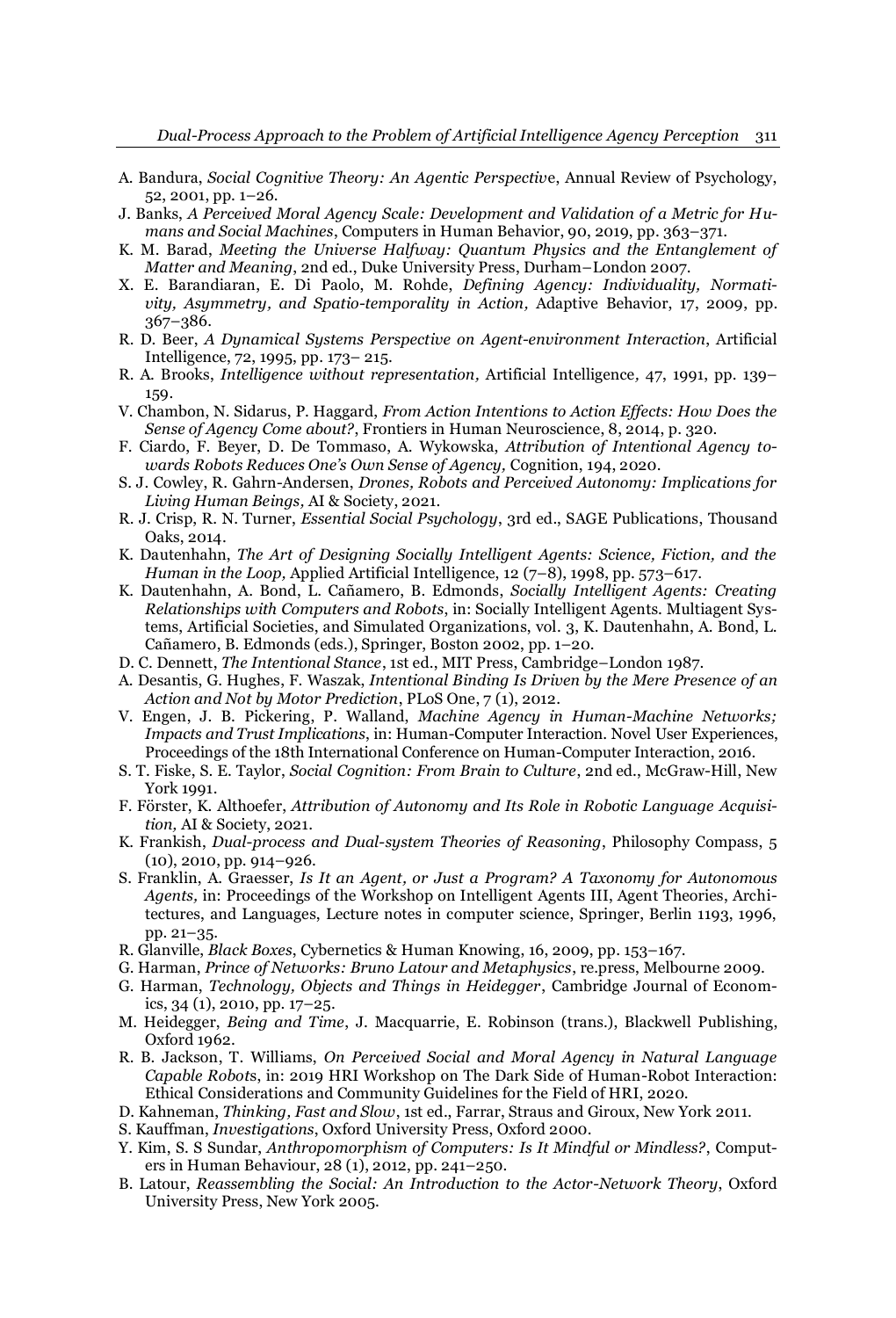- R. Legaspi, Z. He, T. Toyoizumi, *Synthetic Agency: Sense of Agency in Artificial Intelligence,* Current Opinion in Behavioral Sciences, 29, 2019, pp. 84-90.
- G. M. Lucas, N. Krämer, C. Peters, L. S. Taesch, J. Mell, J. Gratch, *Effects of Perceived Agency and Message Tone in Responding to a Virtual Personal Trainer,* in: Proceedings of the 18th International Conference on Intelligent Virtual Agents; Association for Computing Machinery, New York, 2018, pp. 247-254.
- P. Maes, *Modelling adaptive autonomous systems*, Artificial Life, 1, 1994, pp. 135±162.
- S. Marchesi, D. Ghiglino, F. Ciardo, J. Perez-Osorio, E. Baykara, A. Wykowska, *Do We Adopt the Intentional Stance Toward Humanoid Robots?*, Frontiers in Psychology, 10, 2019.
- J.E. McEneaney, *Agency Attribution in Human-Computer Interaction*, in: Engineering Psychology and Cognitive Ergonomics, D. Harris (ed.), Springer, Berlin–Heidelberg 2009, pp.  $81 - 90.$
- D. Mcquillan, *Data Science as Machinic Neoplatonism*, Philosophy & Technology, 31, 2018, pp. 253±272.
- Y. Moon, C. Nass, *Are Computers Scapegoats? Attributions of Responsibility in Humancomputer Interaction*, International Journal of Human-Computer Interaction, 49 (1), 1998, pp. 79-94.
- J. W. Moore, S.S. Obhi, *Intentional Binding and the Sense of Agency: A Review,* Consciousness and Cognition, 21 (1), 2012, pp. 546-561.
- A. Moreno, A. Etxeberria, *Agency in Natural and Artificial Systems*, Artificial Life, 11 (1–2),  $2005$ , pp.  $161-175$ .
- C. I. Nass, J. Steuer, E.R. Tauber, *Computers Are Social Actors*, in: Proceedings of the SIGCHI Conference on Human Factors in Computing Systems, Association for Computing Machinery, New York 1994, pp. 72-78.
- C. I. Nass, M. Lombard, L. Henriksen, J. Steuer, *Anthropocentrism and Computers*, Behaviour & Information Technology,  $14, 1995$ , pp.  $229-238$ .
- O. Nomura, T. Ogata, Y. Miyake, *Illusory Agency Attribution to Others Performing Actions Similar to One's Own, Scientific Reports, 9, 2019.*
- K. L. Nowak, F. Biocca, *The Effect of the Agency and Anthropomorphism on Users' Sense of Telepresence, Copresence, and Social Presence in Virtual Environments,* Presence: Teleoperators and Virtual Environments, 12 (5), 2003, pp. 481-494.
- S. S. Obhi, P. Hall, *Sense of Agency in Joint Action: Influence of Human and Computer Coactors.* Experimental Brain Research, 211, 2011, pp. 663-670.
- 8. Persson, J. Laaksolahti, P. Lönnqvist, Understanding Socially Intelligent Agents A mul*tilayered Phenomenon,* IEEE Transactions on Systems, Man and Cybernetics, Part A: Systems and Humans,  $31(5)$ , 2001, pp.  $349-360$ .
- M. Rabiza, *Point and Network Notions of Artificial Intelligence Agency,* Proceedings, 81, 2022, p. 18.
- W. Rammert, *Where the Action Is: Distributed Agency between Humans, Machines, and Programs*, in: Paradoxes of Interactivity: Perspectives for Media Theory, Human-Computer Interaction, and Artistic Investigations, U. Seifert, J.H. Kim, A. Moore (eds.), transcript Verlag, Bielefeld 2015, pp. 62-91.
- J. Rose, M Jones, *The Double Dance of Agency: A Socio-Theoretic Account of How Machines*  and Humans Interact, Systems, Signs and Actions, 1, 2005, pp. 19-37.
- J. Rose, D.P. Truex, *Machine Agency as Perceived Autonomy: An Action Perspective*, in: Proceedings of the IFIP TC9 WG9.3 International Conference on Home Oriented Informatics and Telematics: Information, Technology and Society, Kluwer, 2000, pp. 371± 390.
- S. J. Russell, P. Norvig, *Artificial intelligence: A modern approach*, Englewood Cliffs, Prentice Hall, New York, 1995.
- P. Sengers, R. Liesendahi, W. Magar, C. Seibert, B. Muller, T. Joachims, W. Geng, P. Martensson, K. Hook, *The Enigmatics of Affect. Anonymous*, in: Proceedings of the Conference on Designing Interactive Systems: Processes, Practices, Methods, and Techniques, London 2002, pp. 87-98.
- J. Silva, *Increasing Perceived Agency in Human-AI Interactions: Learnings from Piloting a Voice User Interface with Drivers on Uber*, in: Ethnographic Praxis in Industry Conference Proceedings, 2019, pp. 441-456.